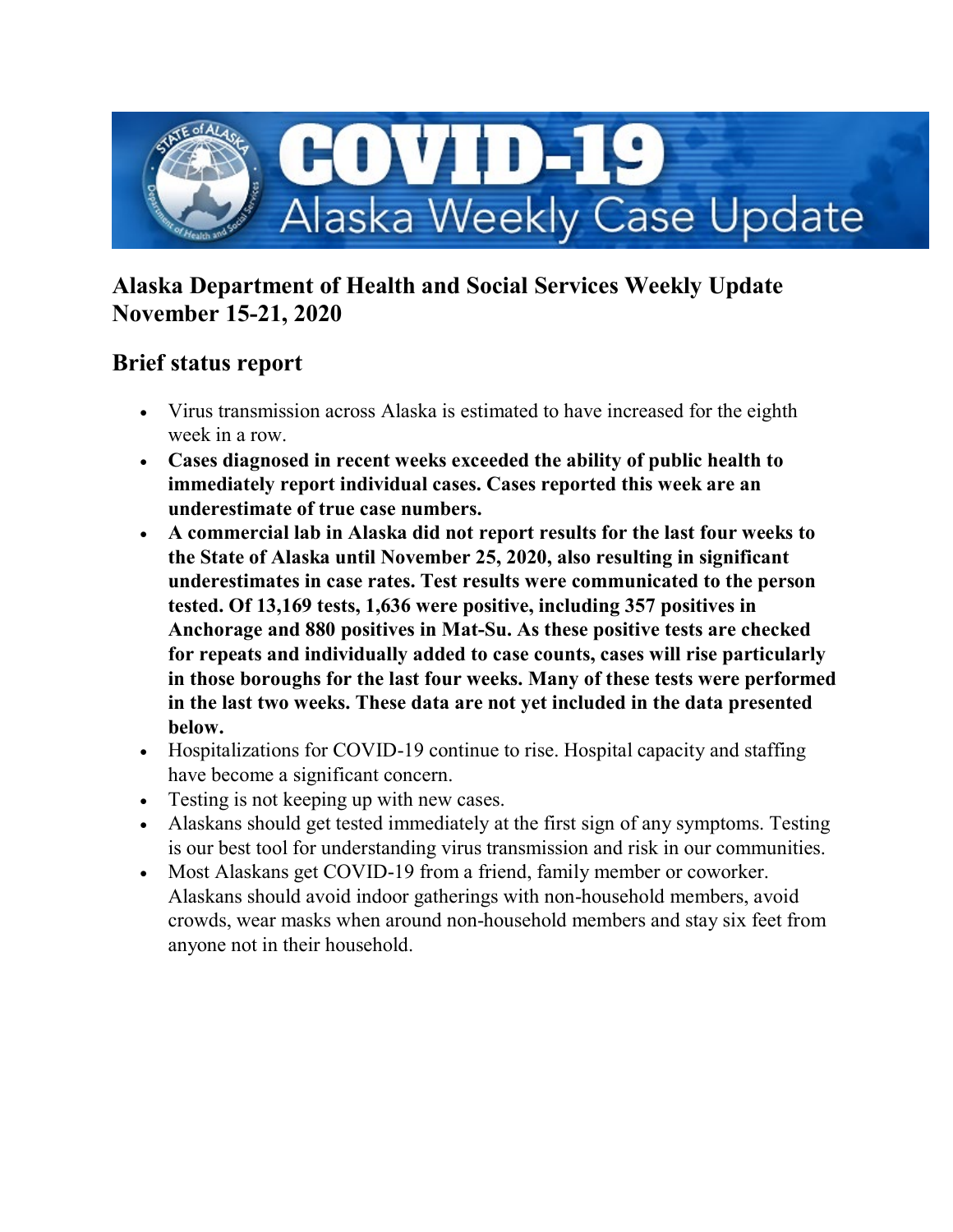

76.67 per 100,000 population

*Please note that the leveling off over the last week in this graph likely reflect lags in reporting and data entry, not a true slowing in the increase of cases.* 

# **Case trends and predictions**

- Nearly four thousand cases among Alaskans were reported last week, reflecting continued high community transmission throughout much of Alaska
- The statewide positivity rate remains at a record high
- Increases in testing are not keeping up with increases in cases.
- Cases are increasing across urban and rural regions and increased in nearly every region this week. All regions of Alaska have high community transmission and are at a high alert level.
- The estimated daily growth rate is 1.9% and cases are expected to double around every 36 days based on current modeling.
- The largest increase in cases was in the Anchorage Municipality, which again averaged over 300 new cases a day this week for a 14-day case rate per 100,000 people of 108, up from 92 last week. The Kenai Peninsula Borough also experienced a steep rise, with a 14-day average case rate increased from 76 to 94, as did the Interior Region, with a case rate rise from 37 to 62.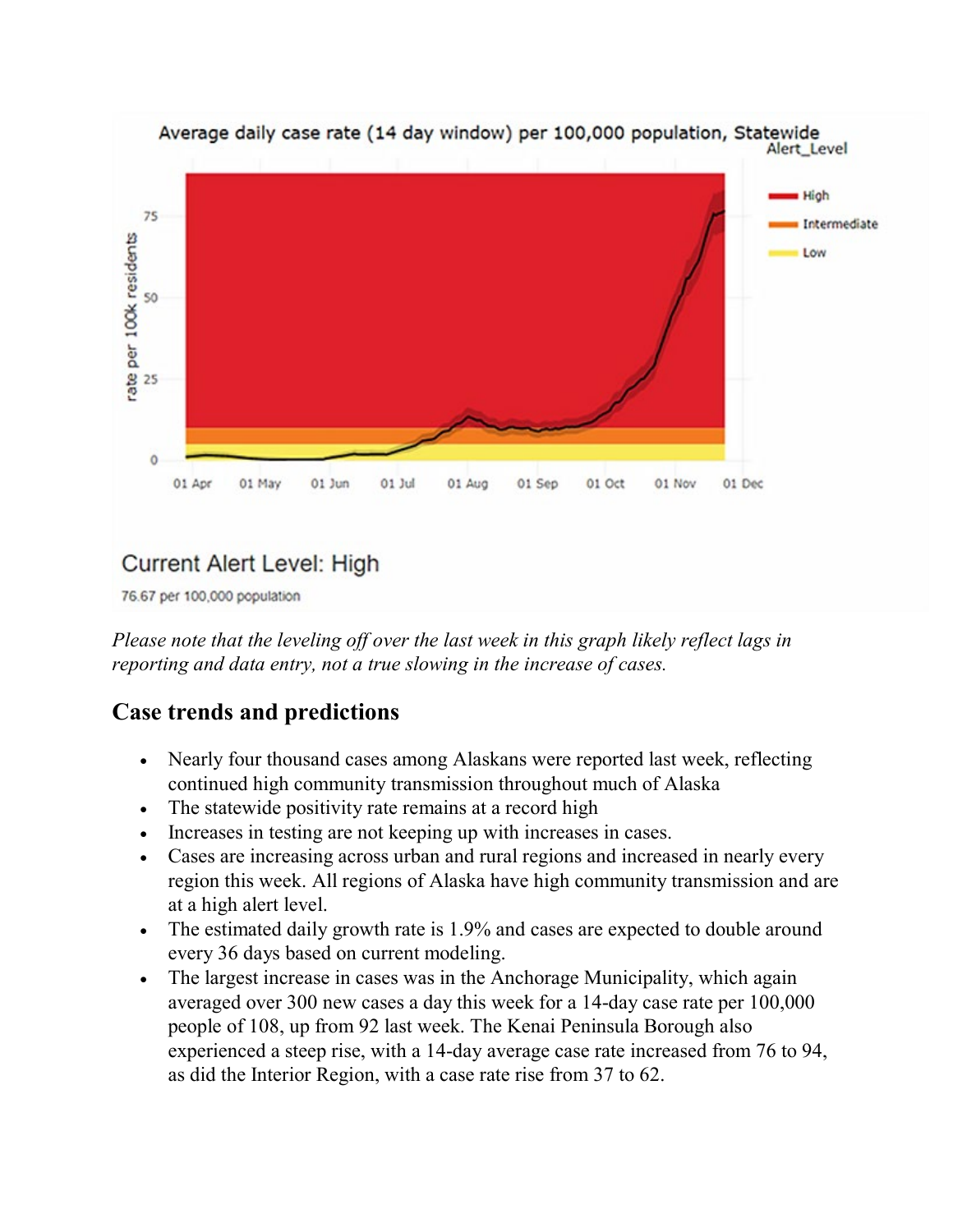• Several regions reported decreases in case rates, including Mat-Su Borough, Juneau City and Borough and the Southern Southeast region. While it is not known whether this primarily reflects a true decline in community transmission levels, a decline in testing, a lag in reporting positive cases or a combination of all three, the positivity rate in each region can help estimate the adequacy of testing. The reported test positivity rate in Matanuska-Susitna Borough exceeds ten percent, well in excess of the state average and double the threshold of 5% below which case counts can be considered more accurate, so it is very likely that the true case rate in Mat-Su Borough is well in excess of that reported. Conversely, Juneau City and Borough and the boroughs and census areas that make up the Southern Southeast Region have much lower positivity rates than the state average, so undertesting is less of a concern.



#### **Projection Statistics**

Estimated number of days to doubling: 36.38 Estimated daily growth rate: 1.91%

#### **Vaccine planning and status update**

• The State of Alaska is working with federal, local, Tribal and military partners to ensure that infrastructure is in place for distribution of vaccine as soon as it is available.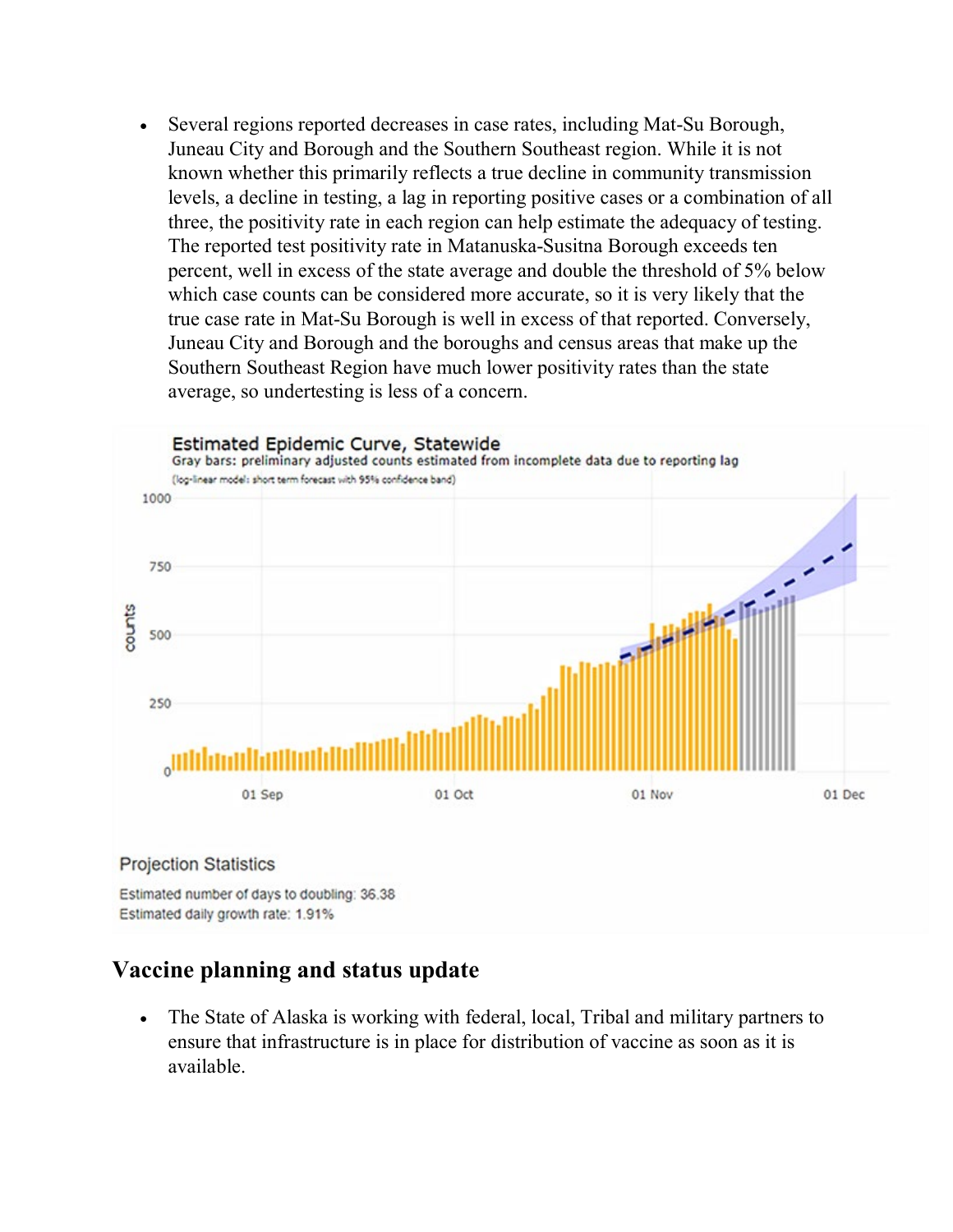- Vaccine will be distributed as soon as it is received. A limited amount of vaccine will be available at first with more expected to be delivered in the coming weeks and months.
- Recent announcements by several companies testing COVID-19 vaccines have shown promising safety and efficacy data, including over 90% efficacy for two of the vaccines. The companies said they will pursue FDA authorization and one has already submitted their data. One or more vaccines may obtain authorization from the FDA within weeks if they pass review by the FDA and a board of independent experts, who will review all trial data.
- If authorized by the FDA, the first shipments of vaccine could be available as early as mid-December.
- There are no plans to mandate a vaccine at the state level.
- People at high risk of getting exposed to COVID-19 or of getting very sick may be vaccinated first.
- ACIP and other groups will provide more details as more data comes out from clinical trials, and states, Tribes and organizations may provide their own guidance to tailor distribution to Alaska's needs.

# **Travelers with COVID-19**

- Test positivity among arrivals at Alaska airports has quintupled over the last few weeks, from around 1% to over 5%.
- Air travel carries risk of exposure in airports, on aircraft, in taxis or rideshares and after arrival at the destination. While keeping 6 feet of distance and wearing masks will help, any gathering with others outside of the household carries some risk, particularly if it is indoors; Alaskans who are traveling to meet with friends and family may be at higher risk of acquiring the virus than Alaskans who do not gather with others.
- Alaskans returning from out of state must follow Health Order 6. Alaskans traveling between the road/ferry system and rural areas must follow Health Order 8.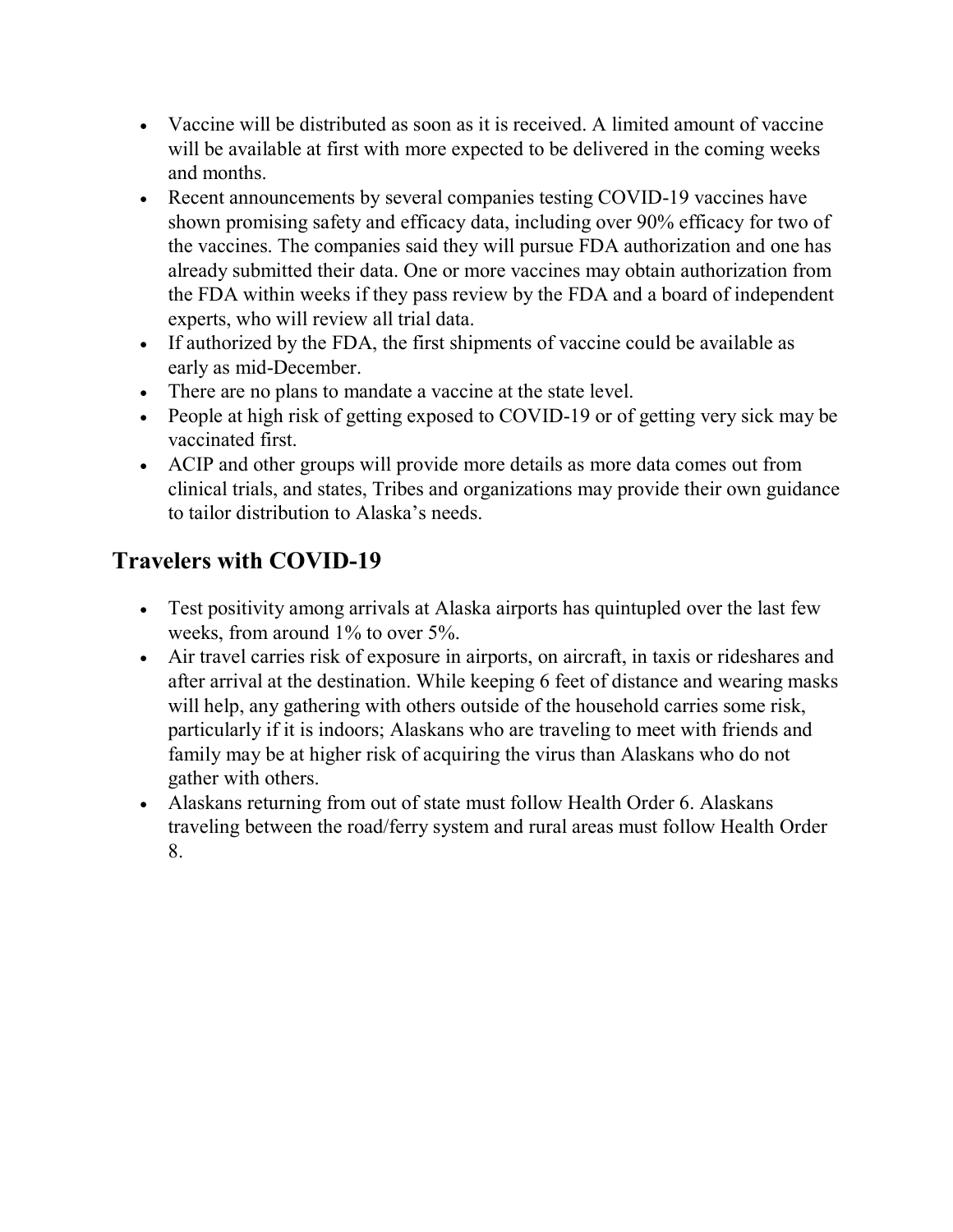

#### **New cases, hospitalizations and deaths**

- During the week of November 15-21, 3,911 new cases in Alaskans were reported, for a total of 26,587 cumulative cases in Alaskans.
- Cumulative hospitalizations increased to 600 with 26 reported as occurring this week; hospitalization reports often lag and only 539 hospitalizations were reported at this time last week, so there are 59 hospitalizations newly reported this week including ones that began during previous weeks.
- Deaths among Alaska residents increased by 4 to 102 total. One of the reported deaths occurred this week and the other 3 occurred prior to the past week. It is common to take more than a week for a death to be reported, and more deaths of Alaskans with COVID-19 occurring Nov 15-21 may be reported in future.
- There were 34 nonresident cases identified this week, for a total of 1,186.

## **Cases by Week Reported and Age Group**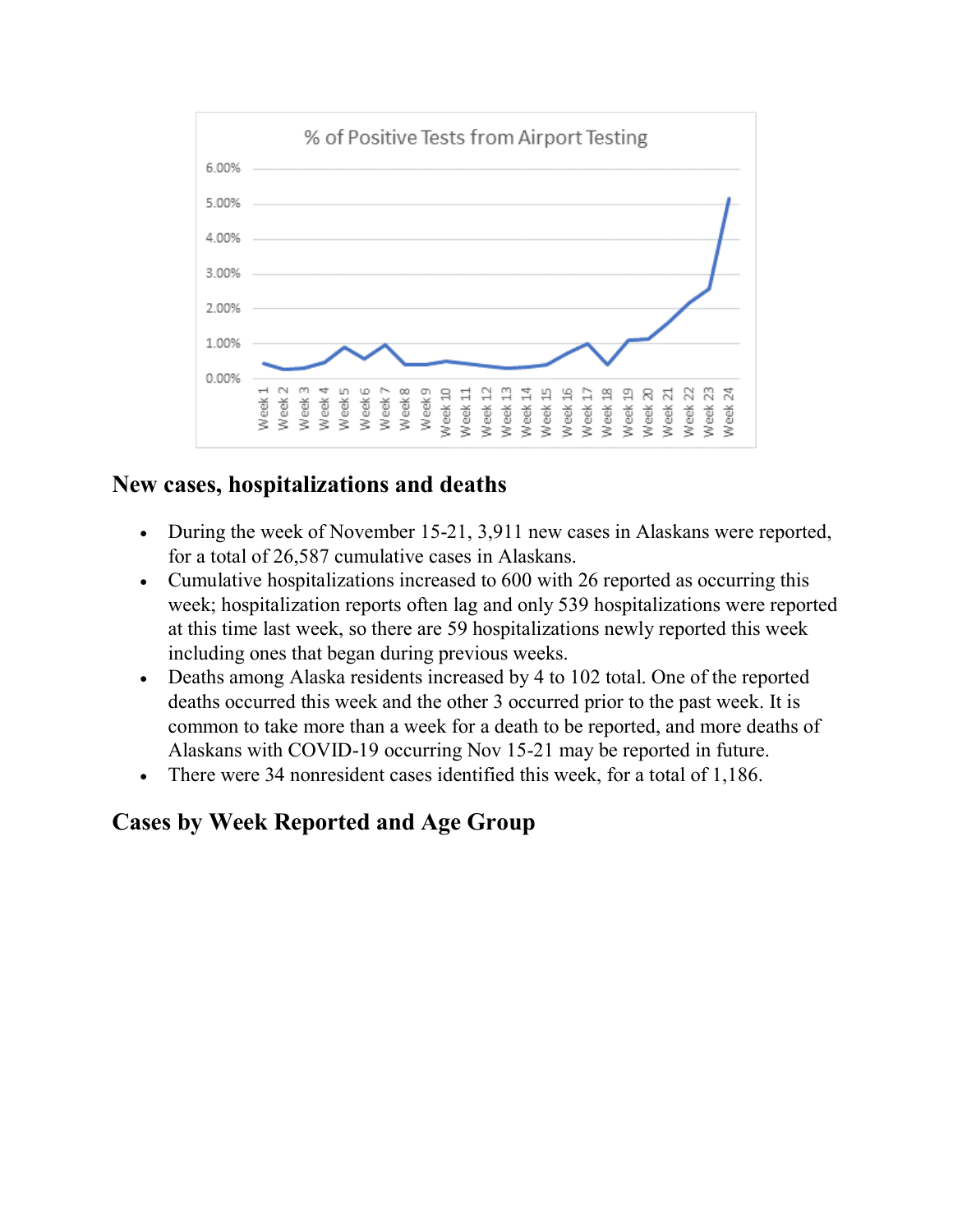

## **How COVID-19 spreads in Alaska**

- Most new infections among Alaskans are from community spread, not from travel. Most Alaskans get the virus from someone they work, socialize, or go to school with.
- **Many cases do not have a clear source, meaning that contact tracers have not been able to identify where the person got the virus. This means that there are cases in our communities that we do not know about.**
- Many Alaskans who are diagnosed with COVID-19 report that they went to social gatherings, community events, church services and other social venues while they were contagious but before they knew they had the virus.

| Behavioral | Average Average |                                                              | Average   | Average                                | Average          | Average                    | Average           |
|------------|-----------------|--------------------------------------------------------------|-----------|----------------------------------------|------------------|----------------------------|-------------------|
| Health     |                 | new cases new cases new cases new cases                      |           |                                        | new cases        | new cases                  | new cases         |
| Region     |                 | $\text{Sept } 27$ - $\text{Oct } 4$ - Oct $\text{Oct } 18$ - |           | $\vert \text{Oct } 25 \text{--} \vert$ | $\sqrt{N}$ ov 1- | $\overline{\text{Nov 8-}}$ | $\sqrt{Nov}$ 15-  |
|            | $\cot 10$       |                                                              | $\cot 24$ | $\text{Oct } 31$                       | Nov 7            | $\sqrt{N_{\rm OV}}$ 14     | $\sqrt{N}$ Nov 21 |
|            |                 |                                                              |           |                                        |                  |                            |                   |

#### **Regional case trends**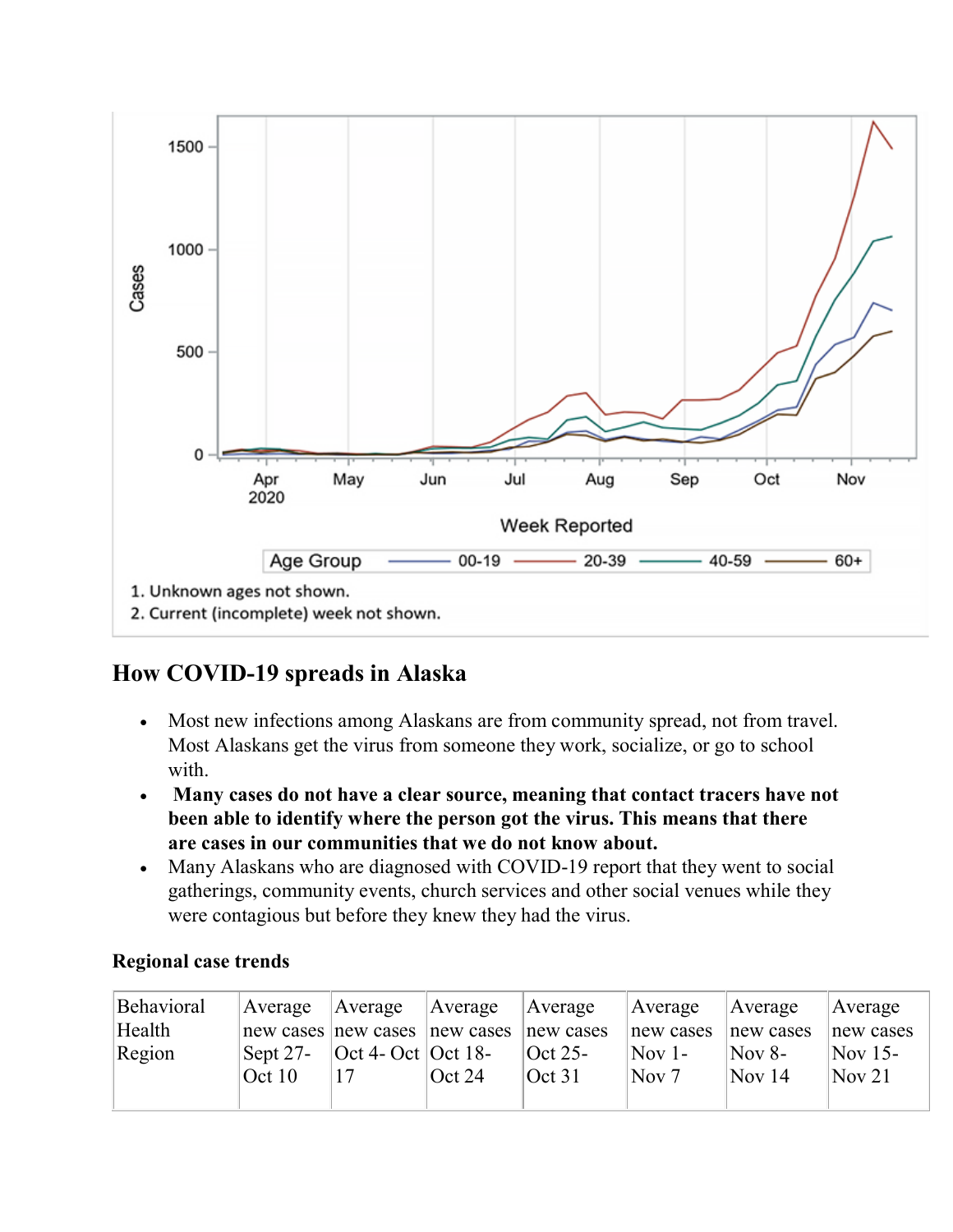| Anchorage<br>Municipality                                       | 28.9 | 32.2 | 40.4 | 55.8 | 72.0 | 91.7 | 108.3 |
|-----------------------------------------------------------------|------|------|------|------|------|------|-------|
| Fairbanks<br>North Star<br>Borough                              | 35.0 | 33.3 | 29.9 | 33.7 | 35.2 | 42.8 | 49.4  |
| Interior<br>Region except<br>Fairbanks<br>North Star<br>Borough | 11.3 | 17.1 | 21.6 | 25.6 | 29.3 | 37.2 | 62.2  |
| Juneau City<br>and Borough                                      | 7.8  | 14.1 | 23.5 | 29.5 | 31.0 | 33.9 | 31.0  |
| Kenai<br>Peninsula<br>Borough                                   | 8.0  | 12.0 | 25.7 | 44.7 | 56.9 | 76.4 | 94.2  |
| Matanuska-<br>Susitna<br>Region                                 | 9.7  | 11.5 | 25.8 | 47.0 | 55.8 | 54.0 | 41.7  |
| Northern<br>Southeast<br>Region                                 | 2.8  | 2.4  | 7.7  | 7.3  | 12.9 | 20.6 | 24.1  |
| Northwest<br>Region                                             | 35.7 | 39.1 | 36.2 | 35.2 | 38.8 | 43.7 | 43.7  |
| Southern<br>Southeast<br>Region                                 | 2.2  | 4.3  | 3.2  | 5.0  | 23.7 | 31.5 | 15.8  |
| Southwest<br>Region                                             | 6.4  | 7.2  | 9.2  | 16.1 | 22.0 | 23.5 | 32.1  |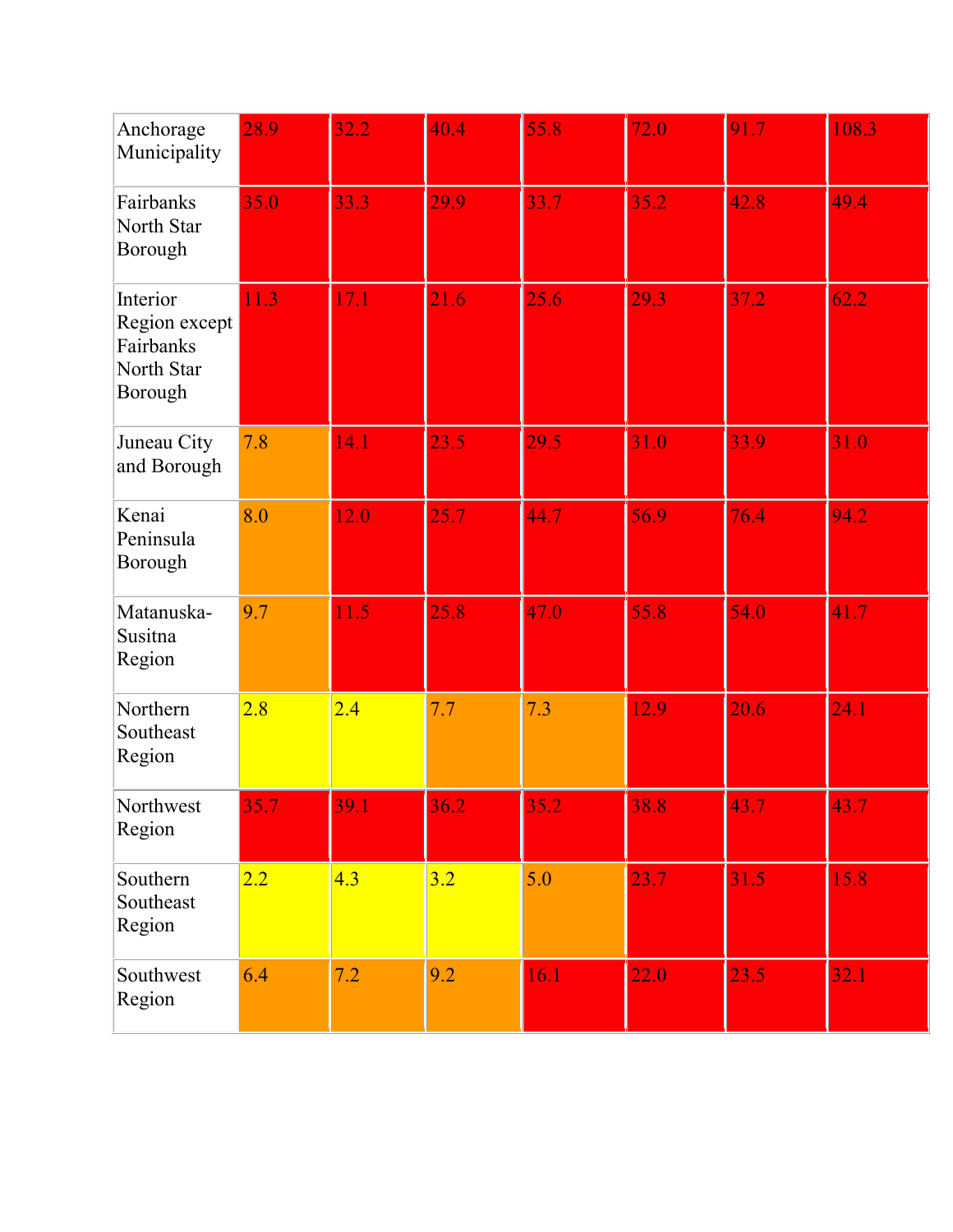| Yukon-<br>Kuskokwim<br>Delta Region | 22.31 | $37.2^{\circ}$ | 100.1 | $122.4^{\circ}$ | <b>127.1</b> | 141.4 | 146.1 |
|-------------------------------------|-------|----------------|-------|-----------------|--------------|-------|-------|
| Statewide                           | 1.4   | 24.3           | 33.3  | 45.9            | 56.2         | 68.0  |       |

\*Insufficient data; low case rate

#### Statewide Percentage of Daily Tests with Positive Results

(Seven day rolling average)



## **Positivity rates**

- The statewide test positivity rate remained over 8% this week.
- Currently, the national average is 9.8%, up from 4.2% in October. Since Alaska's per-capita testing capacity is more robust than 90% of states, a positivity rate near the national average is concerning. [Source: Johns Hopkins](https://lnks.gd/l/eyJhbGciOiJIUzI1NiJ9.eyJidWxsZXRpbl9saW5rX2lkIjoxMDAsInVyaSI6ImJwMjpjbGljayIsImJ1bGxldGluX2lkIjoiMjAyMDExMjguMzEyMzc1MTEiLCJ1cmwiOiJodHRwczovL2Nvcm9uYXZpcnVzLmpodS5lZHUvdGVzdGluZy9pbmRpdmlkdWFsLXN0YXRlcyJ9.1sIbdUPrgFmn3eWWc8c07oCBxm0eNWIW2d5eP3UW0hw/s/1125523096/br/90681540088-l)
- Test positivity can tell us if testing is adequate in an area. The goal is a positivity rate <2%. If the rate is over 5%, it means we are likely missing a lot of cases in that area.
- Test positivity is affected by the number of tests performed as well as the number of new cases in an area.

## **Health care capacity**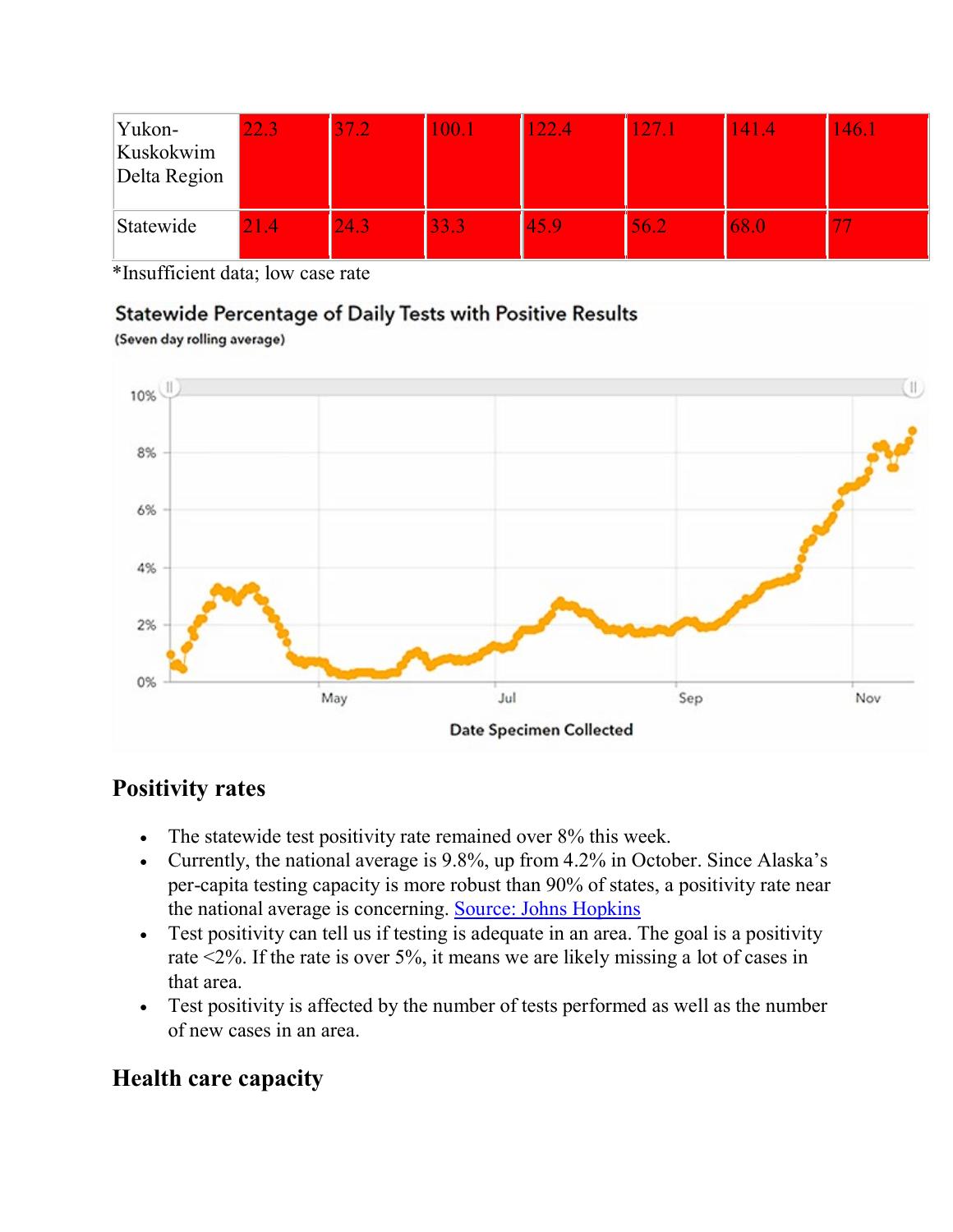- Hospitalizations hit record highs for the fifth week in a row.
- Currently, 128 Alaskans with confirmed COVID-19 are hospitalized and 19 are requiring a mechanical ventilator.
- Hospital staffing can change quickly, particularly if a community has many health workers impacted by COVID-19.



**Total Confirmed COVID Beds Occupied** 

# **COVID-19 and travel**

• Travel is not currently thought to be a main factor in most new COVID-19 infections in Alaska, meaning that most Alaskans who get COVID-19 are getting it from social, work or family contacts rather than travel.